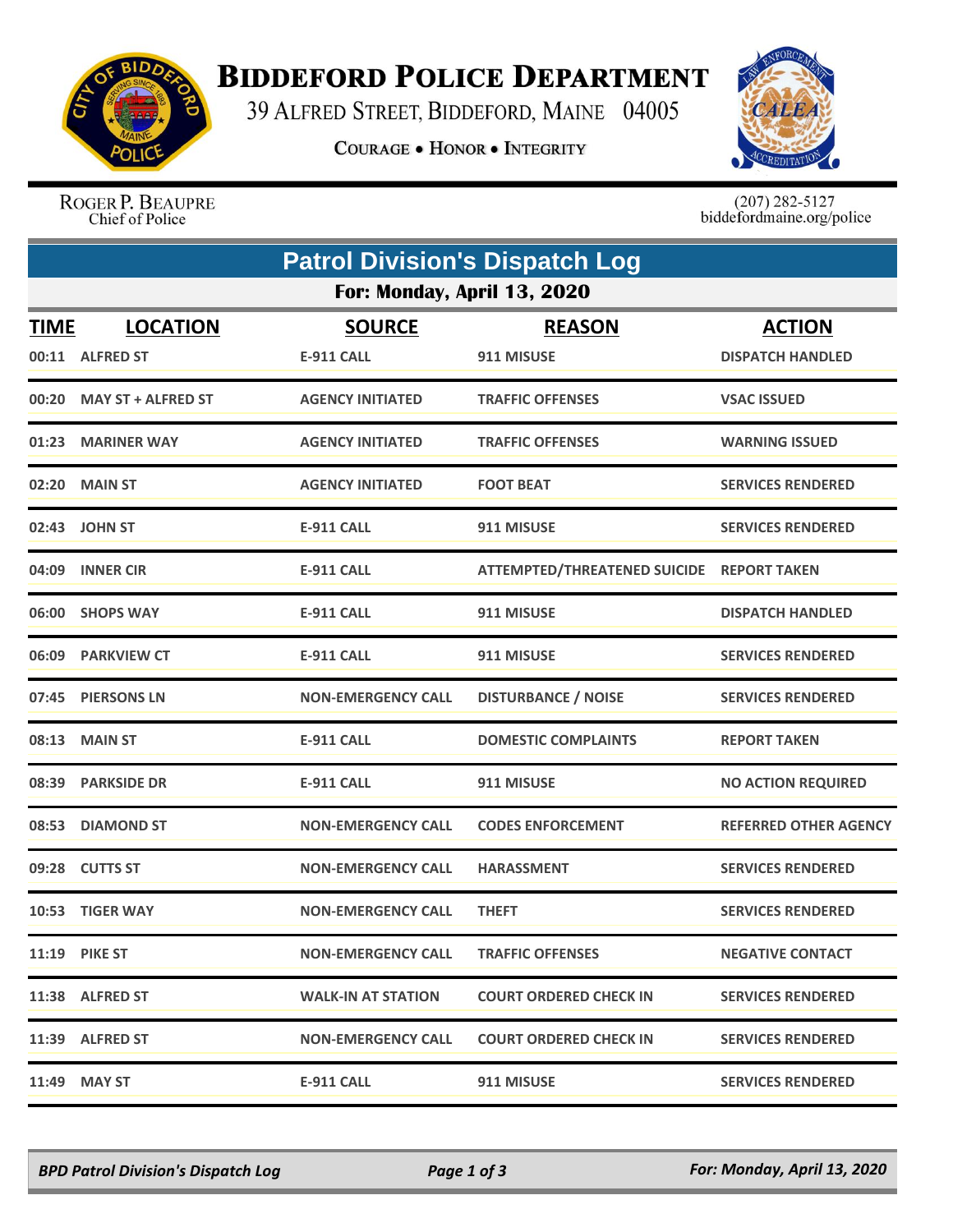| <b>TIME</b> | <b>LOCATION</b>              | <b>SOURCE</b>             | <b>REASON</b>                    | <b>ACTION</b>                |
|-------------|------------------------------|---------------------------|----------------------------------|------------------------------|
|             | 12:12 ROUND HILL ST + MAY ST | <b>NON-EMERGENCY CALL</b> | <b>SIGN DOWN</b>                 | <b>SERVICES RENDERED</b>     |
|             | 12:15 INNER CIR              | <b>E-911 CALL</b>         | <b>SUSPICION</b>                 | <b>SERVICES RENDERED</b>     |
|             | 12:21 FOAV CT                | <b>NON-EMERGENCY CALL</b> | <b>CODES ENFORCEMENT</b>         | <b>REFERRED OTHER AGENCY</b> |
|             | 12:25 CRESCENT ST            | <b>NON-EMERGENCY CALL</b> | <b>MESSAGE DELIVERY</b>          | <b>SERVICES RENDERED</b>     |
|             | 12:28 BACON ST               | <b>NON-EMERGENCY CALL</b> | <b>SUSPICION</b>                 | <b>SERVICES RENDERED</b>     |
|             | 12:30 SOUTH ST               | <b>NON-EMERGENCY CALL</b> | <b>ASSIST OTHER AGENCY</b>       | <b>SERVICES RENDERED</b>     |
|             | 12:52 INNER CIR              | <b>E-911 CALL</b>         | <b>MENTAL ILLNESS CASES</b>      | <b>TRANSPORT TO HOSPITAL</b> |
|             | 12:54 BACON ST               | <b>NON-EMERGENCY CALL</b> | <b>HARASSMENT</b>                | <b>SERVICES RENDERED</b>     |
|             | 12:59 ELM ST                 | <b>OTHER</b>              | <b>EMERGENCY ORDER VIOLATION</b> | <b>REPORT TAKEN</b>          |
|             | 13:01 ALFRED ST              | <b>OTHER</b>              | <b>EMERGENCY ORDER VIOLATION</b> | <b>REPORT TAKEN</b>          |
|             | $13:13$ MAIN ST              | <b>NON-EMERGENCY CALL</b> | <b>DISTURBANCE / NOISE</b>       | <b>SERVICES RENDERED</b>     |
|             | 13:18 ELM ST                 | <b>E-911 CALL</b>         | 911 MISUSE                       | <b>SERVICES RENDERED</b>     |
|             | 13:31 ALFRED ST              | <b>WALK-IN AT STATION</b> | <b>CIVIL COMPLAINT</b>           | <b>SERVICES RENDERED</b>     |
|             | <b>14:23 MAIN ST</b>         | <b>NON-EMERGENCY CALL</b> | <b>THEFT</b>                     | <b>REPORT TAKEN</b>          |
|             | 14:37 MT VERNON ST           | <b>NON-EMERGENCY CALL</b> | <b>THEFT</b>                     | <b>REPORT TAKEN</b>          |
|             | <b>15:51 MARINER WAY</b>     | <b>NON-EMERGENCY CALL</b> | <b>DISTURBANCE / NOISE</b>       | <b>SERVICES RENDERED</b>     |
|             | 15:59 GREEN ST               | <b>AGENCY INITIATED</b>   | <b>MESSAGE DELIVERY</b>          | <b>NEGATIVE CONTACT</b>      |
|             | 16:10 ALFRED ST              | <b>NON-EMERGENCY CALL</b> | <b>PARKING COMPLAINT</b>         | <b>NEGATIVE CONTACT</b>      |
|             | 16:22 ALFRED ST              | <b>NON-EMERGENCY CALL</b> | <b>CHECK WELFARE</b>             | <b>NO ACTION REQUIRED</b>    |
|             | 16:35 MAPLEWOOD AVE          | <b>AGENCY INITIATED</b>   | <b>SUSPICION</b>                 | <b>SERVICES RENDERED</b>     |
|             | 16:53 JEFFERSON ST           | <b>E-911 CALL</b>         | 911 MISUSE                       | <b>NEGATIVE CONTACT</b>      |
|             | 16:59 POOL ST + MIDDLE ST    | <b>AGENCY INITIATED</b>   | <b>TRAFFIC OFFENSES</b>          | <b>WARNING ISSUED</b>        |
|             | <b>16:59 DUPONT AVE</b>      | <b>NON-EMERGENCY CALL</b> | <b>MESSAGE DELIVERY</b>          | <b>SERVICES RENDERED</b>     |
|             | 17:04 MAIN ST                | <b>E-911 CALL</b>         | 911 MISUSE                       | <b>WARNING ISSUED</b>        |
|             | 17:14 BIRCH ST               | E-911 CALL                | <b>DISTURBANCE / NOISE</b>       | <b>REPORT TAKEN</b>          |

*BPD Patrol Division's Dispatch Log Page 2 of 3 For: Monday, April 13, 2020*